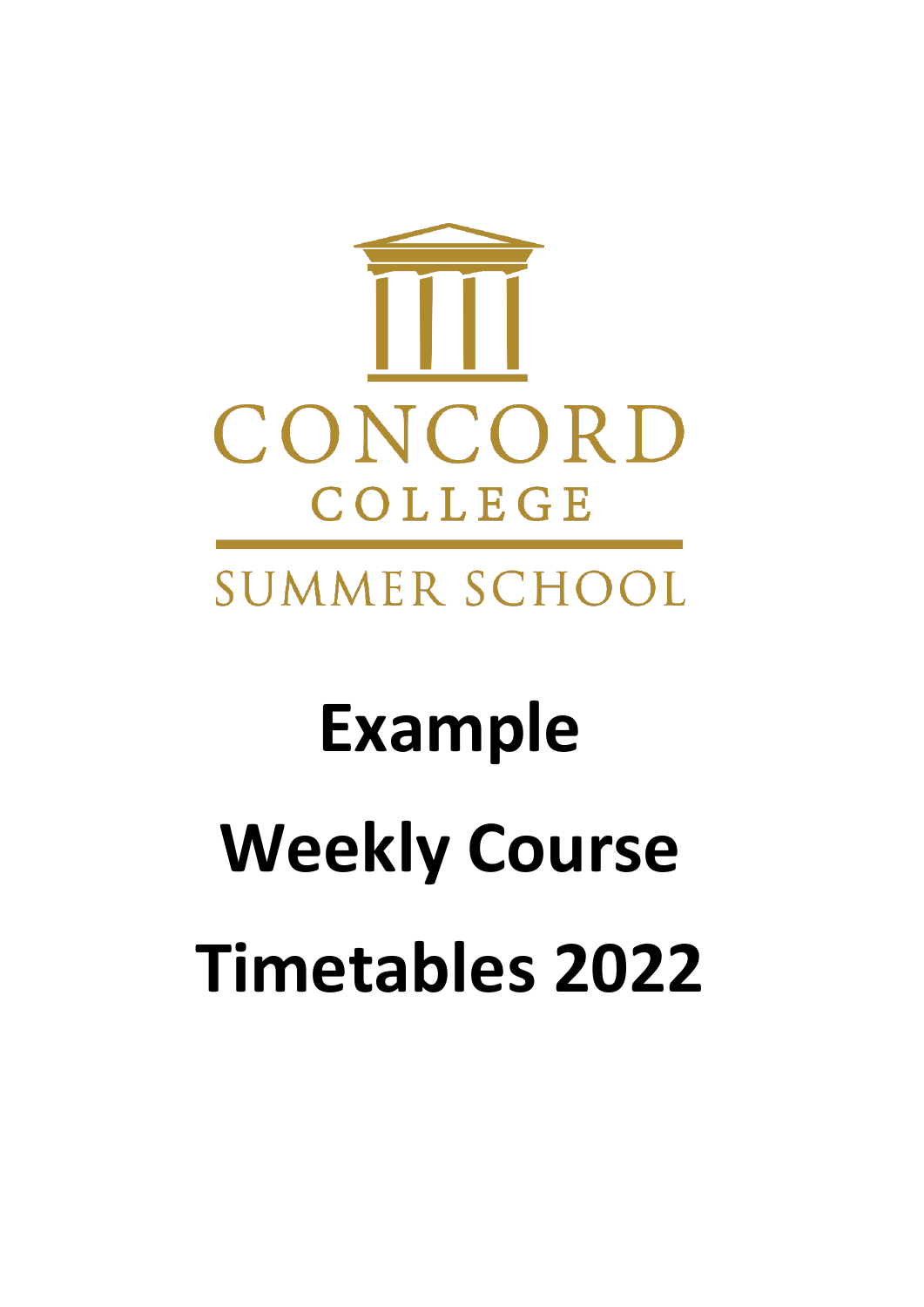## **Contents**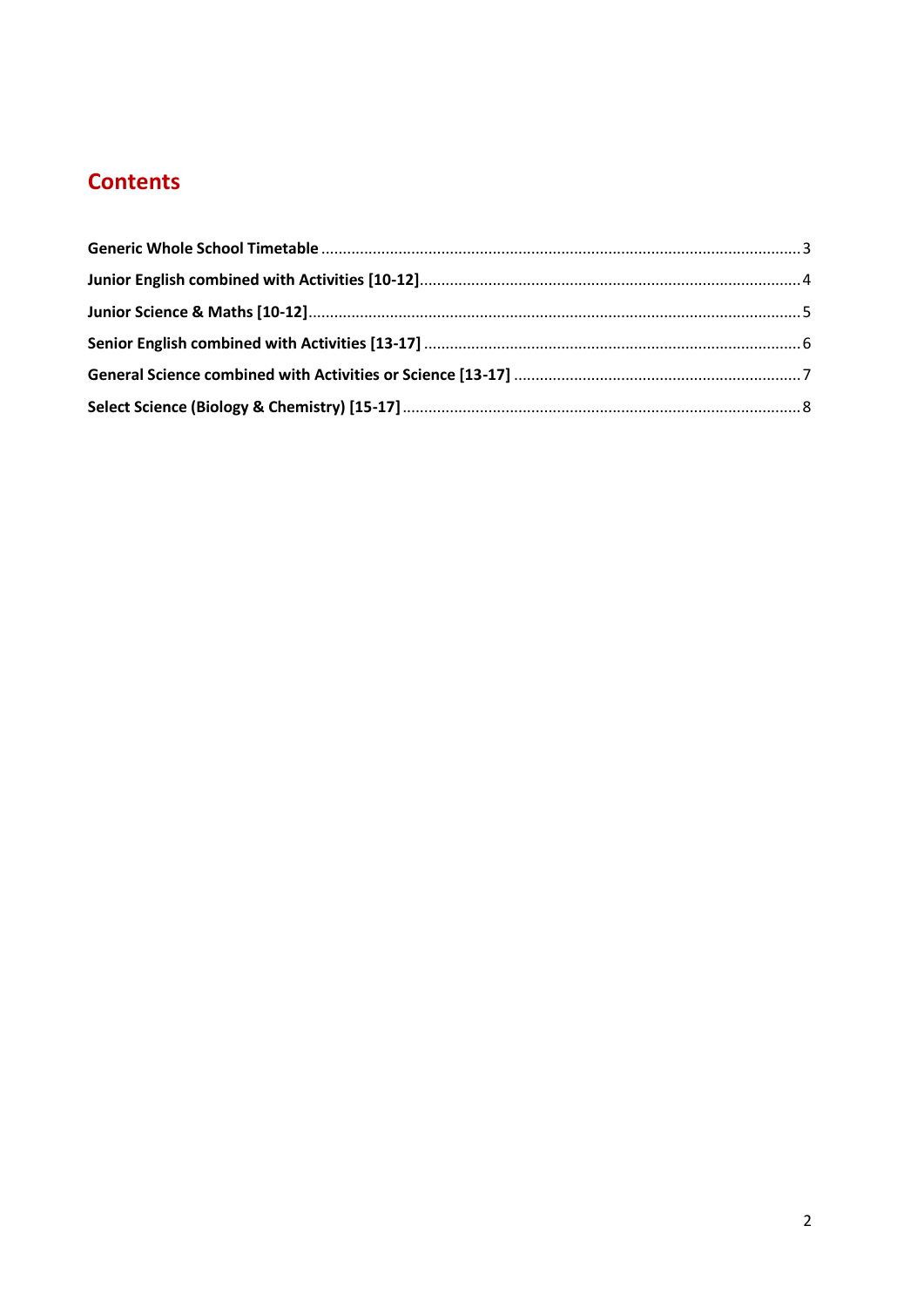| <b>Generic Whole School Timetable</b> |                     |                     |                  |                     |                     |                       |                  |  |  |
|---------------------------------------|---------------------|---------------------|------------------|---------------------|---------------------|-----------------------|------------------|--|--|
| <b>TIME</b>                           | <b>MONDAY</b>       | <b>TUESDAY</b>      | <b>WEDNESDAY</b> | <b>THURSDAY</b>     | <b>FRIDAY</b>       | <b>SATURDAY</b>       | <b>SUNDAY</b>    |  |  |
| 07.30                                 | Wake-up             | Wake-up             | Wake-up          | Wake-up             | Wake-up             | <b>Breakfast</b>      |                  |  |  |
| 08.00                                 | <b>Breakfast</b>    | <b>Breakfast</b>    | <b>Breakfast</b> | <b>Breakfast</b>    | <b>Breakfast</b>    |                       |                  |  |  |
| 09.00                                 | <b>Lesson</b>       | Lesson              | Lesson           | Lesson              | Lesson              |                       | <b>Breakfast</b> |  |  |
| 09.45                                 |                     |                     |                  |                     |                     |                       |                  |  |  |
| 10.30                                 | <b>Break</b>        | <b>Break</b>        | <b>Break</b>     | <b>Break</b>        | <b>Break</b>        |                       | Leisure          |  |  |
| 11.00                                 | <b>Lesson</b>       | Lesson              | Lesson           | Lesson              | Lesson              |                       |                  |  |  |
| 11.45                                 |                     |                     |                  |                     |                     |                       |                  |  |  |
| 12.30                                 | Lunch               | Lunch               | Lunch            | Lunch               | Lunch               | Full Day<br>Excursion | Lunch            |  |  |
| 13.30                                 |                     | Lesson              |                  | Lesson              | Lesson              |                       | Leisure          |  |  |
| 14.15                                 |                     | <b>Lesson</b>       |                  |                     |                     |                       |                  |  |  |
| 15.00                                 | <b>Break</b>        | <b>Break</b>        | Half Day         | <b>Break</b>        | <b>Break</b>        |                       |                  |  |  |
| 15.30                                 | <b>Concord Plus</b> | <b>Concord Plus</b> | Excursion        | <b>Concord Plus</b> | <b>Concord Plus</b> |                       | Programme        |  |  |
| 16.15                                 |                     |                     |                  |                     |                     |                       |                  |  |  |
| 17.00                                 | Leisure             | Leisure             |                  | Leisure             | Leisure             |                       |                  |  |  |
| 18.30                                 | Supper              | Supper              | Supper           | Supper              | Supper              | Supper                | Supper           |  |  |
| 19.30                                 | Leisure             | Leisure             | Leisure          | Leisure             | Leisure             | Leisure               | Leisure          |  |  |
| 21.30                                 | Juniors Bedtime     | Juniors Bedtime     | Juniors Bedtime  | Juniors Bedtime     | Juniors Bedtime     |                       | Juniors Bedtime  |  |  |
| 22.00                                 | Seniors Bedtime     | Seniors Bedtime     | Seniors Bedtime  | Seniors Bedtime     | Seniors Bedtime     | <b>Bedtime</b>        | Seniors Bedtime  |  |  |
|                                       | On each course:     |                     |                  |                     |                     |                       |                  |  |  |

<span id="page-2-0"></span>• 27 hours of lessons per week, consisting of 21 hours of core subjects plus 6 hours of Concord Plus

• Most lessons are taught as 90-minute periods, however some English lessons are taught as 45-minute lessons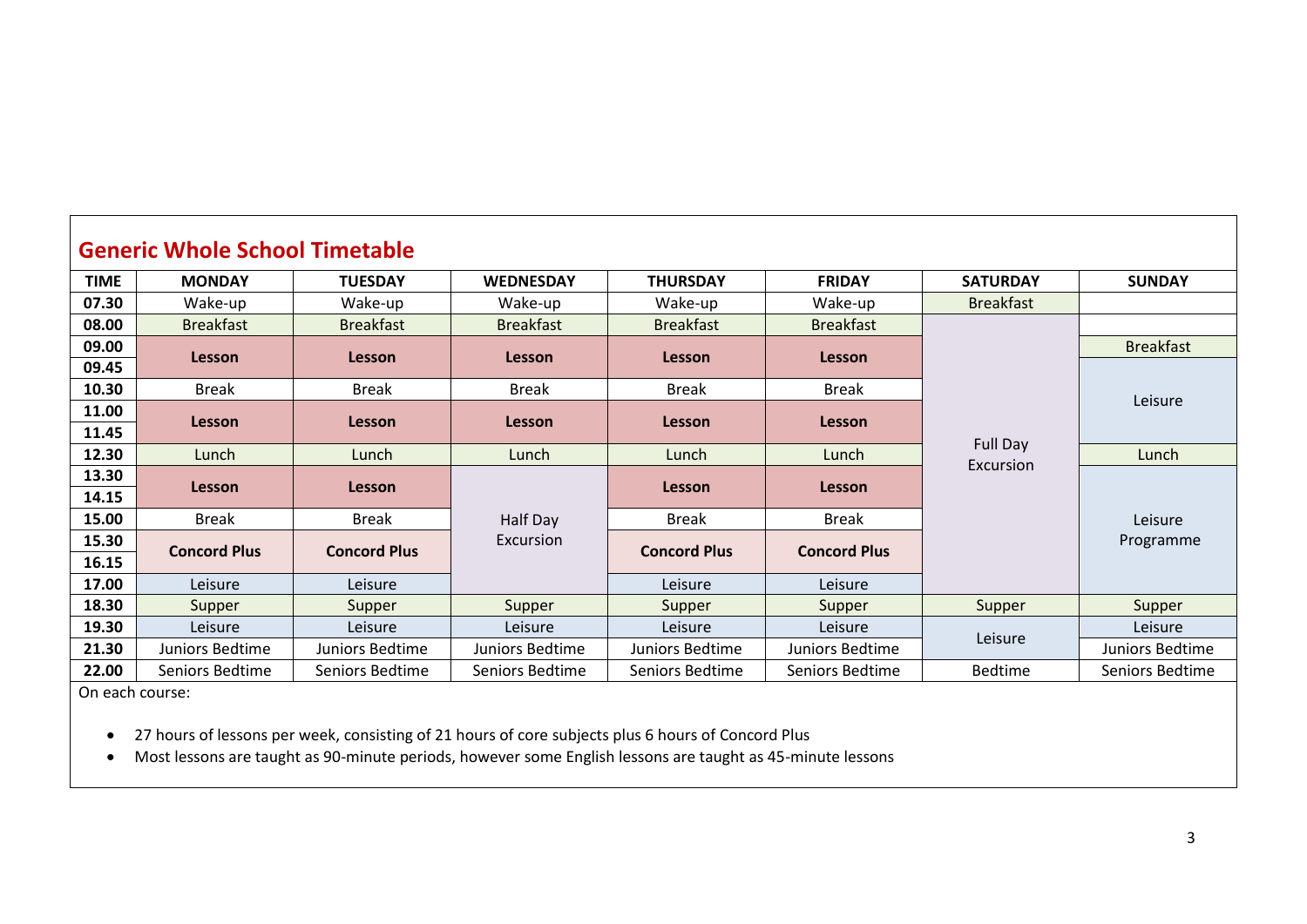| <b>Junior English combined with Activities [10-12]</b> |                        |                        |                        |                        |                        |                       |                  |  |
|--------------------------------------------------------|------------------------|------------------------|------------------------|------------------------|------------------------|-----------------------|------------------|--|
| <b>TIME</b>                                            | <b>MONDAY</b>          | <b>TUESDAY</b>         | <b>WEDNESDAY</b>       | <b>THURSDAY</b>        | <b>FRIDAY</b>          | <b>SATURDAY</b>       | <b>SUNDAY</b>    |  |
| 07.30                                                  | Wake-up                | Wake-up                | Wake-up                | Wake-up                | Wake-up                | <b>Breakfast</b>      |                  |  |
| 08.00                                                  | <b>Breakfast</b>       | <b>Breakfast</b>       | <b>Breakfast</b>       | <b>Breakfast</b>       | <b>Breakfast</b>       |                       |                  |  |
| 09.00                                                  |                        |                        |                        |                        |                        |                       | <b>Breakfast</b> |  |
| 09.45                                                  | <b>General English</b> | <b>General English</b> | <b>General English</b> | <b>General English</b> | <b>General English</b> |                       |                  |  |
| 10.30                                                  | <b>Break</b>           | <b>Break</b>           | <b>Break</b>           | <b>Break</b>           | <b>Break</b>           |                       | Leisure          |  |
| 11.00                                                  | <b>Activity 1</b>      | <b>Activity 2</b>      | <b>English Skills</b>  | <b>Activity 1</b>      | <b>Activity 2</b>      |                       |                  |  |
| 11.45                                                  |                        |                        |                        |                        |                        |                       |                  |  |
| 12.30                                                  | Lunch                  | Lunch                  | Lunch                  | Lunch                  | Lunch                  | Full Day<br>Excursion | Lunch            |  |
| 13.30                                                  | <b>English Skills</b>  | <b>English Skills</b>  |                        | <b>English Skills</b>  | <b>English Skills</b>  |                       |                  |  |
| 14.15                                                  |                        |                        |                        |                        |                        |                       | Leisure          |  |
| 15.00                                                  | <b>Break</b>           | <b>Break</b>           | Half Day               | <b>Break</b>           | <b>Break</b>           |                       |                  |  |
| 15.30                                                  | <b>Concord Plus 1</b>  | <b>Concord Plus 2</b>  | Excursion              | <b>Concord Plus 1</b>  | <b>Concord Plus 2</b>  |                       | Programme        |  |
| 16.15                                                  |                        |                        |                        |                        |                        |                       |                  |  |
| 17.00                                                  | Leisure                | Leisure                |                        | Leisure                | Leisure                |                       |                  |  |
| 18.30                                                  | Supper                 | Supper                 | Supper                 | Supper                 | Supper                 | Supper                | Supper           |  |
| 19.30                                                  | Leisure                | Leisure                | Leisure                | Leisure                | Leisure                | Leisure               | Leisure          |  |
| 21.30                                                  | Juniors Bedtime        | Juniors Bedtime        | Juniors Bedtime        | Juniors Bedtime        | Juniors Bedtime        |                       | Juniors Bedtime  |  |
| 22.00                                                  | Seniors Bedtime        | Seniors Bedtime        | Seniors Bedtime        | Seniors Bedtime        | Seniors Bedtime        | <b>Bedtime</b>        | Seniors Bedtime  |  |

<span id="page-3-0"></span>• 27 hours of lessons per week, consisting of 15 hours of English, 6 hours of Integrated Learning activities plus 6 hours of Concord Plus

• Most lessons are taught as 90-minute periods, however some English lessons are taught as 45-minute lessons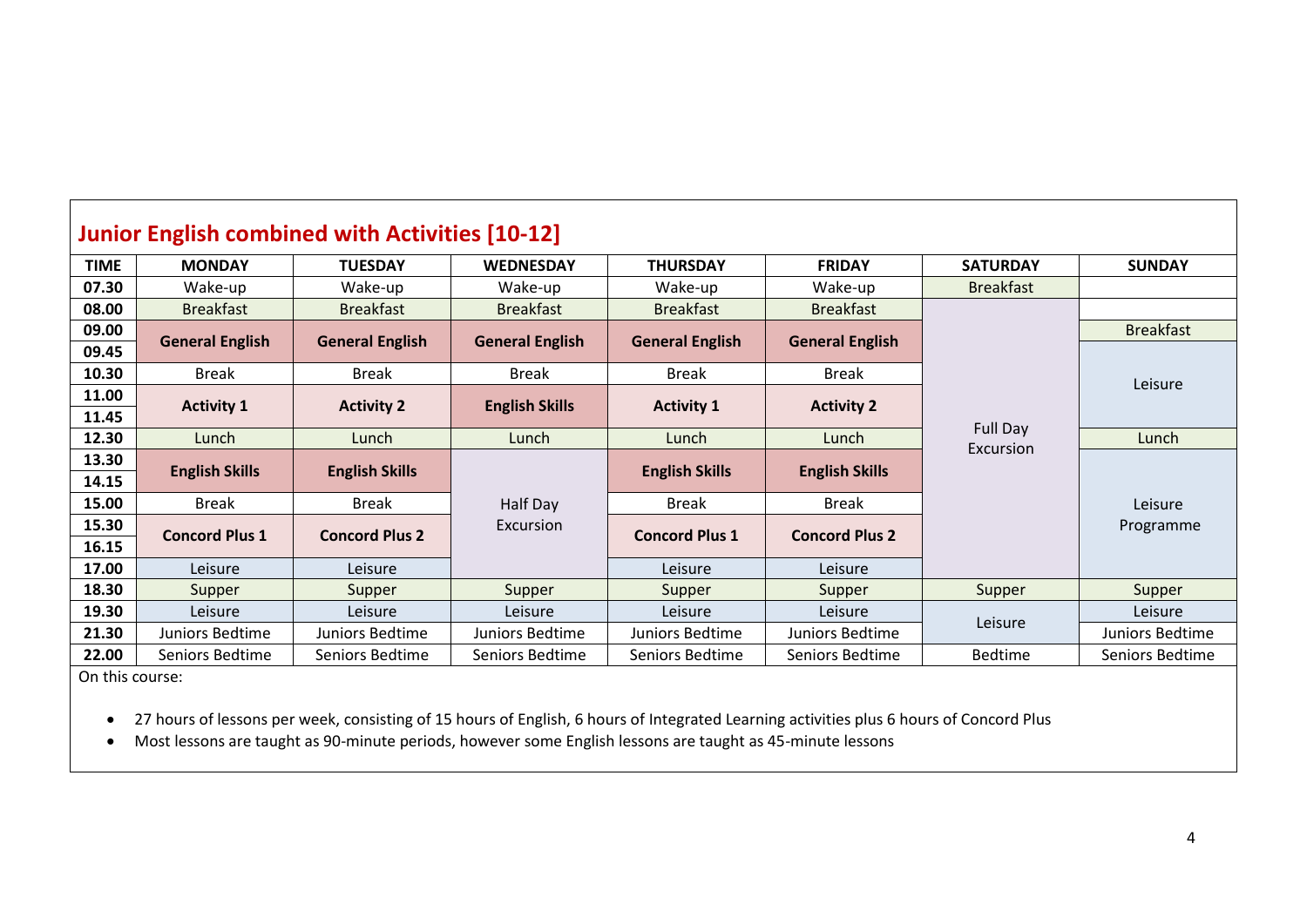| Junior Science & Maths [10-12] |                       |                       |                  |                       |                       |                              |                  |  |
|--------------------------------|-----------------------|-----------------------|------------------|-----------------------|-----------------------|------------------------------|------------------|--|
| <b>TIME</b>                    | <b>MONDAY</b>         | <b>TUESDAY</b>        | <b>WEDNESDAY</b> | <b>THURSDAY</b>       | <b>FRIDAY</b>         | <b>SATURDAY</b>              | <b>SUNDAY</b>    |  |
| 07.30                          | Wake-up               | Wake-up               | Wake-up          | Wake-up               | Wake-up               | <b>Breakfast</b>             |                  |  |
| 08.00                          | <b>Breakfast</b>      | <b>Breakfast</b>      | <b>Breakfast</b> | <b>Breakfast</b>      | <b>Breakfast</b>      |                              |                  |  |
| 09.00                          | <b>Biology</b>        | <b>Physics</b>        | <b>Maths</b>     | <b>Biology</b>        | <b>Physics</b>        |                              | <b>Breakfast</b> |  |
| 09.45                          |                       |                       |                  |                       |                       |                              |                  |  |
| 10.30                          | <b>Break</b>          | <b>Break</b>          | <b>Break</b>     | <b>Break</b>          | <b>Break</b>          |                              | Leisure          |  |
| 11.00                          | <b>Chemistry</b>      | <b>Biology</b>        | <b>Physics</b>   | <b>Chemistry</b>      | <b>Biology</b>        |                              |                  |  |
| 11.45                          |                       |                       |                  |                       |                       |                              |                  |  |
| 12.30                          | Lunch                 | Lunch                 | Lunch            | Lunch                 | Lunch                 | <b>Full Day</b><br>Excursion | Lunch            |  |
| 13.30                          | <b>Maths</b>          | <b>Chemistry</b>      |                  | <b>Maths</b>          | <b>Chemistry</b>      |                              |                  |  |
| 14.15                          |                       |                       |                  |                       |                       |                              |                  |  |
| 15.00                          | <b>Break</b>          | Break                 | Half Day         | <b>Break</b>          | <b>Break</b>          |                              | Leisure          |  |
| 15.30                          | <b>Concord Plus 1</b> | <b>Concord Plus 2</b> | Excursion        | <b>Concord Plus 1</b> | <b>Concord Plus 2</b> |                              | Programme        |  |
| 16.15                          |                       |                       |                  |                       |                       |                              |                  |  |
| 17.00                          | Leisure               | Leisure               |                  | Leisure               | Leisure               |                              |                  |  |
| 18.30                          | Supper                | Supper                | Supper           | Supper                | Supper                | Supper                       | Supper           |  |
| 19.30                          | Leisure               | Leisure               | Leisure          | Leisure               | Leisure               | Leisure                      | Leisure          |  |
| 21.30                          | Juniors Bedtime       | Juniors Bedtime       | Juniors Bedtime  | Juniors Bedtime       | Juniors Bedtime       |                              | Juniors Bedtime  |  |
| 22.00                          | Seniors Bedtime       | Seniors Bedtime       | Seniors Bedtime  | Seniors Bedtime       | Seniors Bedtime       | <b>Bedtime</b>               | Seniors Bedtime  |  |

<span id="page-4-0"></span>• Students benefit from 27 hours of lessons per week, consisting of 21 hours of Science & Maths plus 6 hours of Concord Plus

• All lessons are taught as 90-minute periods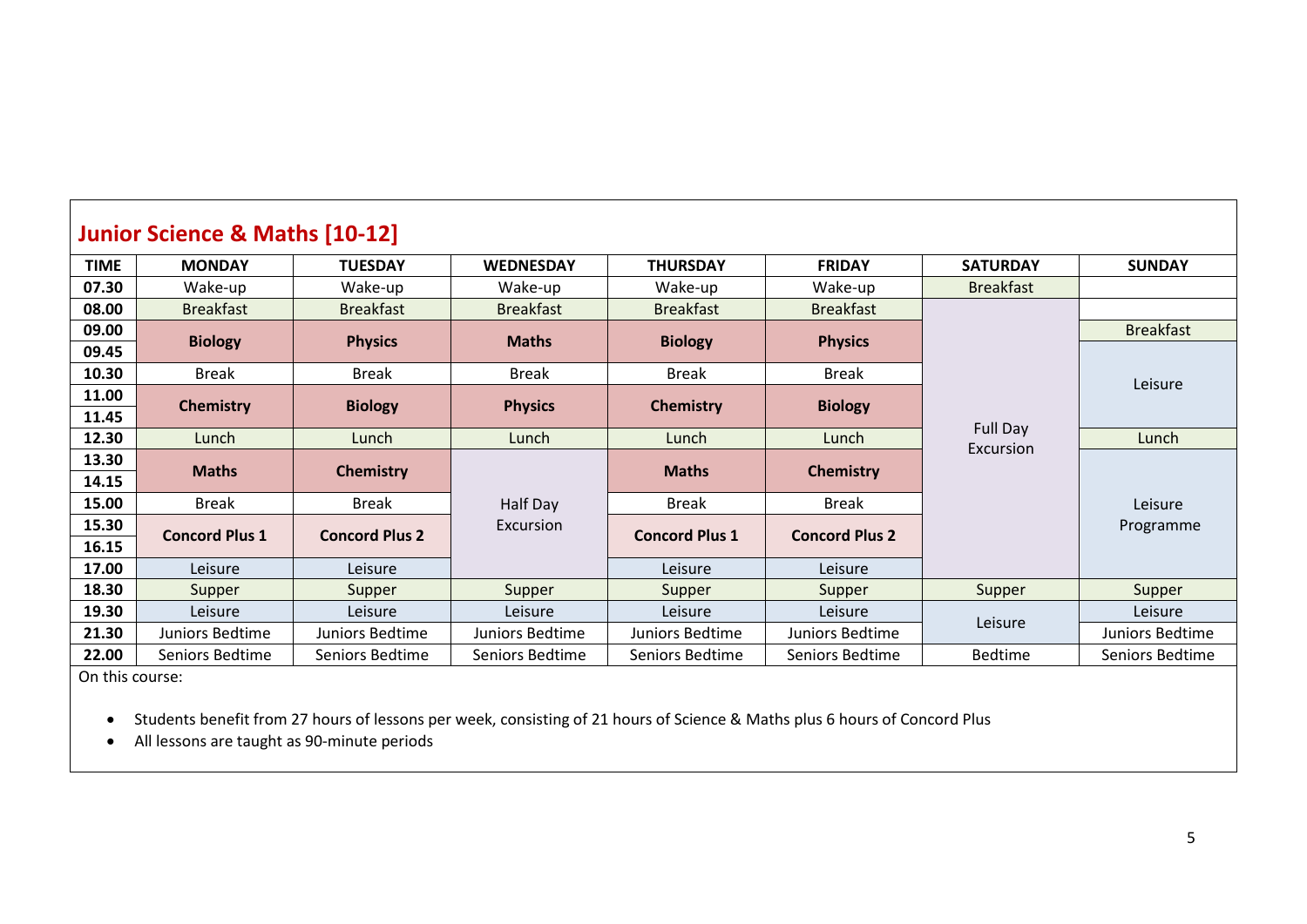| <b>Senior English combined with Activities [13-17]</b> |                        |                        |                        |                        |                        |                              |                  |  |
|--------------------------------------------------------|------------------------|------------------------|------------------------|------------------------|------------------------|------------------------------|------------------|--|
| <b>TIME</b>                                            | <b>MONDAY</b>          | <b>TUESDAY</b>         | <b>WEDNESDAY</b>       | <b>THURSDAY</b>        | <b>FRIDAY</b>          | <b>SATURDAY</b>              | <b>SUNDAY</b>    |  |
| 07.30                                                  | Wake-up                | Wake-up                | Wake-up                | Wake-up                | Wake-up                | <b>Breakfast</b>             |                  |  |
| 08.00                                                  | <b>Breakfast</b>       | <b>Breakfast</b>       | <b>Breakfast</b>       | <b>Breakfast</b>       | <b>Breakfast</b>       |                              |                  |  |
| 09.00                                                  |                        |                        |                        |                        |                        |                              | <b>Breakfast</b> |  |
| 09.45                                                  | <b>General English</b> | <b>General English</b> | <b>General English</b> | <b>General English</b> | <b>General English</b> |                              |                  |  |
| 10.30                                                  | <b>Break</b>           | <b>Break</b>           | <b>Break</b>           | <b>Break</b>           | <b>Break</b>           |                              | Leisure          |  |
| 11.00                                                  | <b>Activity 1</b>      |                        |                        | <b>Activity 1</b>      |                        | <b>Full Day</b><br>Excursion |                  |  |
| 11.45                                                  |                        | <b>Activity 2</b>      | <b>English Skills</b>  |                        | <b>Activity 2</b>      |                              |                  |  |
| 12.30                                                  | Lunch                  | Lunch                  | Lunch                  | Lunch                  | Lunch                  |                              | Lunch            |  |
| 13.30                                                  | <b>English Skills</b>  | <b>English Skills</b>  |                        | <b>English Skills</b>  | <b>English Skills</b>  |                              |                  |  |
| 14.15                                                  |                        |                        |                        |                        |                        |                              |                  |  |
| 15.00                                                  | <b>Break</b>           | <b>Break</b>           | Half Day               | <b>Break</b>           | <b>Break</b>           |                              | Leisure          |  |
| 15.30                                                  | <b>Concord Plus 1</b>  | <b>Concord Plus 2</b>  | Excursion              | <b>Concord Plus 1</b>  | <b>Concord Plus 2</b>  |                              | Programme        |  |
| 16.15                                                  |                        |                        |                        |                        |                        |                              |                  |  |
| 17.00                                                  | Leisure                | Leisure                |                        | Leisure                | Leisure                |                              |                  |  |
| 18.30                                                  | Supper                 | Supper                 | Supper                 | Supper                 | Supper                 | Supper                       | Supper           |  |
| 19.30                                                  | Leisure                | Leisure                | Leisure                | Leisure                | Leisure                | Leisure                      | Leisure          |  |
| 21.30                                                  | Juniors Bedtime        | Juniors Bedtime        | Juniors Bedtime        | Juniors Bedtime        | Juniors Bedtime        |                              | Juniors Bedtime  |  |
| 22.00                                                  | Seniors Bedtime        | Seniors Bedtime        | Seniors Bedtime        | Seniors Bedtime        | Seniors Bedtime        | <b>Bedtime</b>               | Seniors Bedtime  |  |

<span id="page-5-0"></span>• 27 hours of lessons per week, consisting of 15 hours of English, 6 hours of Integrated Learning activities plus 6 hours of Concord Plus

• Most lessons are taught as 90-minute periods, however some English lessons are taught as 45-minute lessons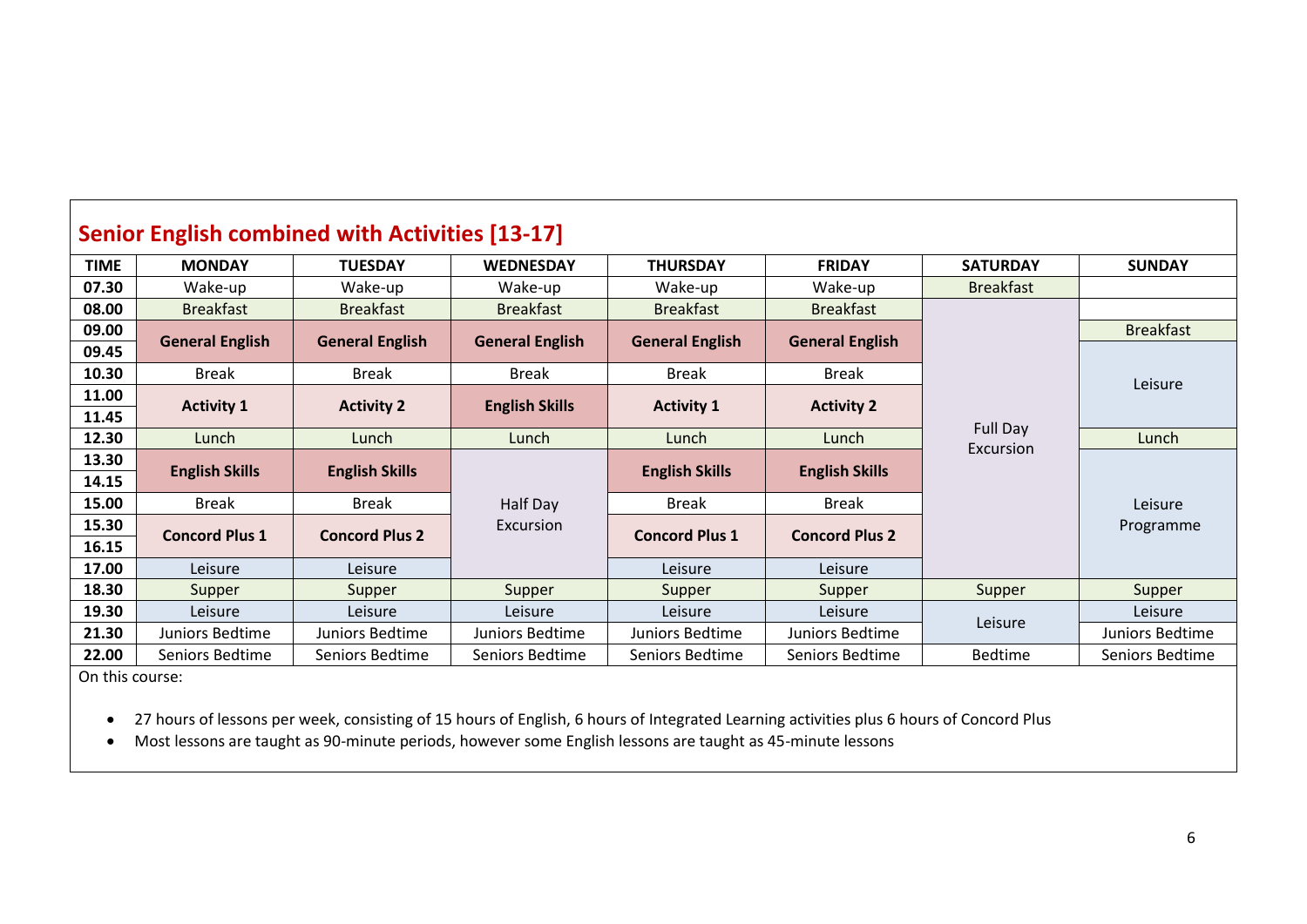| <b>General Science combined with Activities or Science [13-17]</b> |                       |                       |                  |                       |                       |                              |                  |  |
|--------------------------------------------------------------------|-----------------------|-----------------------|------------------|-----------------------|-----------------------|------------------------------|------------------|--|
| <b>TIME</b>                                                        | <b>MONDAY</b>         | <b>TUESDAY</b>        | <b>WEDNESDAY</b> | <b>THURSDAY</b>       | <b>FRIDAY</b>         | <b>SATURDAY</b>              | <b>SUNDAY</b>    |  |
| 07.30                                                              | Wake-up               | Wake-up               | Wake-up          | Wake-up               | Wake-up               | <b>Breakfast</b>             |                  |  |
| 08.00                                                              | <b>Breakfast</b>      | <b>Breakfast</b>      | <b>Breakfast</b> | <b>Breakfast</b>      | <b>Breakfast</b>      |                              |                  |  |
| 09.00                                                              | <b>Maths</b>          | <b>Biology</b>        | Project          | <b>Maths</b>          | <b>Biology</b>        |                              | <b>Breakfast</b> |  |
| 09.45                                                              |                       |                       |                  |                       |                       |                              |                  |  |
| 10.30                                                              | <b>Break</b>          | <b>Break</b>          | Break            | <b>Break</b>          | <b>Break</b>          |                              | Leisure          |  |
| 11.00                                                              | <b>Physics</b>        | <b>Chemistry</b>      | Project          | <b>Physics</b>        | <b>Chemistry</b>      |                              |                  |  |
| 11.45                                                              |                       |                       |                  |                       |                       | <b>Full Day</b><br>Excursion |                  |  |
| 12.30                                                              | Lunch                 | Lunch                 | Lunch            | Lunch                 | Lunch                 |                              | Lunch            |  |
| 13.30                                                              | <b>Activity 1</b>     | <b>Activity 2</b>     |                  | <b>Activity 1</b>     | <b>Activity 2</b>     |                              |                  |  |
| 14.15                                                              |                       |                       |                  |                       |                       |                              |                  |  |
| 15.00                                                              | <b>Break</b>          | <b>Break</b>          | Half Day         | <b>Break</b>          | <b>Break</b>          |                              | Leisure          |  |
| 15.30                                                              | <b>Concord Plus 1</b> | <b>Concord Plus 2</b> | Excursion        | <b>Concord Plus 1</b> | <b>Concord Plus 2</b> |                              | Programme        |  |
| 16.15                                                              |                       |                       |                  |                       |                       |                              |                  |  |
| 17.00                                                              | Leisure               | Leisure               |                  | Leisure               | Leisure               |                              |                  |  |
| 18.30                                                              | Supper                | Supper                | Supper           | Supper                | Supper                | Supper                       | Supper           |  |
| 19.30                                                              | Leisure               | Leisure               | Leisure          | Leisure               | Leisure               | Leisure                      | Leisure          |  |
| 21.30                                                              | Juniors Bedtime       | Juniors Bedtime       | Juniors Bedtime  | Juniors Bedtime       | Juniors Bedtime       |                              | Juniors Bedtime  |  |
| 22.00                                                              | Seniors Bedtime       | Seniors Bedtime       | Seniors Bedtime  | Seniors Bedtime       | Seniors Bedtime       | <b>Bedtime</b>               | Seniors Bedtime  |  |

<span id="page-6-0"></span>• 27 hours of lessons per week, consisting of 15 hours of Science & Maths, 6 hours of Integrated Learning activities plus 6 hours of Concord Plus

• All lessons are taught as 90-minute periods